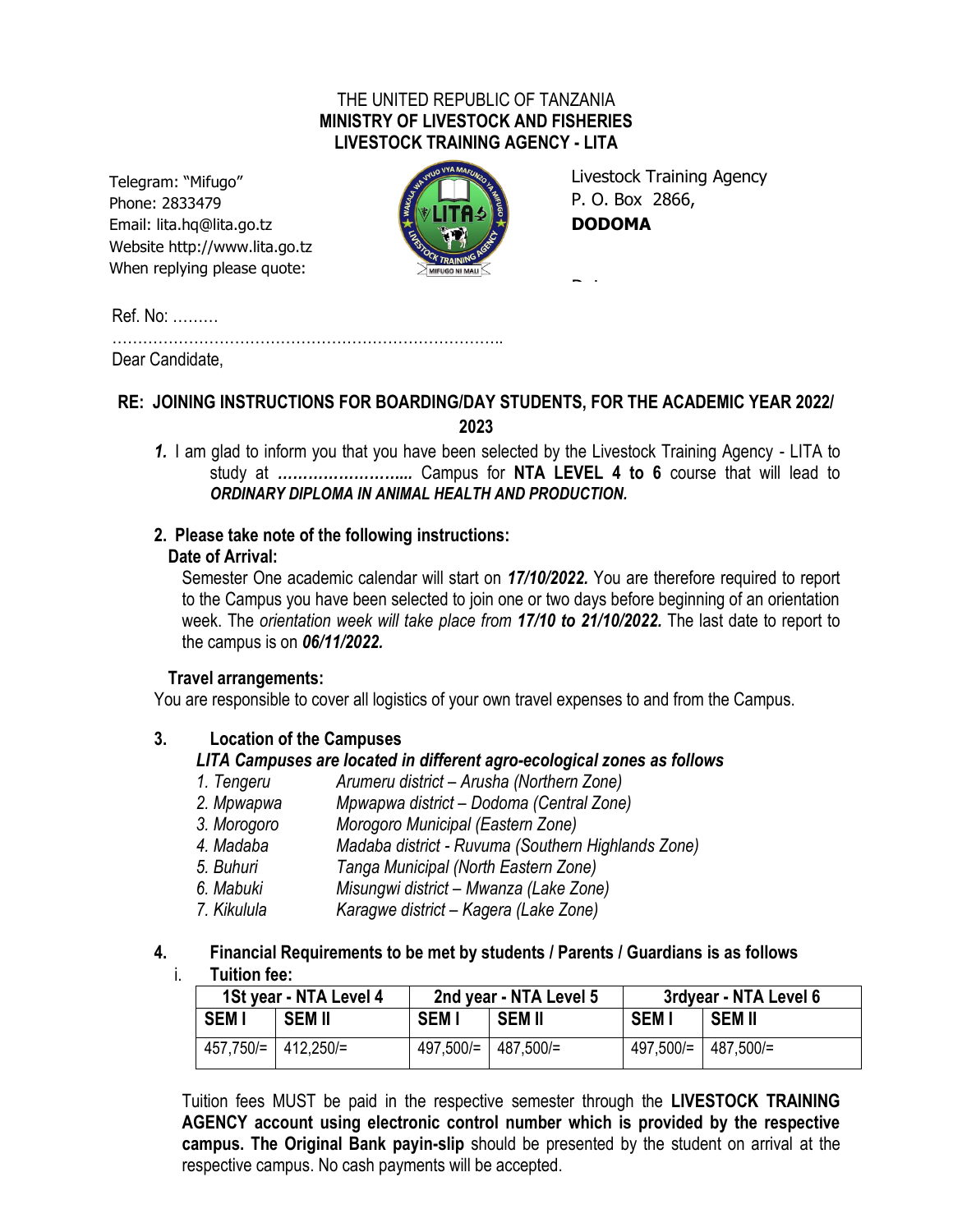NB: Accommodation spaces at campus hostels are *limited for male students.* Therefore each student is required to pay accommodation fee after securing the accommodation space upon arrival at the Campus. The accommodation fee is **122,500/= per academic year. The accommodation payment should be done through LIVESTOCK TRAINING AGENCY account using** an electronic control number to be requested from the respective campus using respective campus mobile phone numbers in **Appendix 1 below.**

ii. **Meal allowance**

Estimated meal allowance per each semester is Tsh. 600,000/= **and should be paid directly to student Bank Account.**

However, the stated amount for meal allowance is the minimum indicative figure.

**NB**: Student costs for medical, meal, transport, stationery and pocket money must be paid to **individual student** Bank Account.

- iii. Student shall pay fee for certificate and transcript as prescribed by NACTE upon completion of the course.
- **Note that:** 1. Tuition fee is non-refundable to students whenever he / she fail to continue with the course. 2. Wrongly deposited meal allowances and Pocket Money to **LITA Account will be subject to 10% deduction.**

## **5. MEDICAL EXPENSES**

Medical expenses are not covered by the Institute. Each student MUST therefore process his/her own Health Insurance before reporting to the respective campus. For those who do not have NHIF medical coverage, can be processed at the campus level, whereby each student is required to report to the respective campus management with Tsh. 50,400/= for processing of his/her own NHIF-card.

**NB: This amount i.e. Tsh. 50,400/= should NOT be deposited to LITA Account; student without 50,400/= or Health Insurance card will not be registered in any of LITA Campuses.**

# **6. Other requirements:**

- a) Pocket money to carter for incidental expenses such as medical care etc.
- b) Bedding materials: bed sheets, blankets, pillow, mosquito net and pillow cases.
- c) Sports gear.
- d) Stationery i.e. exercises books, pen, pencil, ruler, calculator etc.
- e) Six (6) recent passport size photographs (Colored with blue background) for processing of identity cards and other official uses.
- f) Practical gears: Gumboots, overall, white overcoat, stethoscope, thermometer,
- g) Medical examination report (From Government hospital).**Appendix 3**

## **7. Accommodation:**

The Campus provides a room with bed and mattress only. Other items associated with accommodation (as in **6 (b)** above) are met by the student. Students are advised to equip themselves with heavy clothing and blankets in case of cold weather. Electrical appliances (heaters, cookers and irons) are **strictly not allowed in hostels**.

## **8. Discipline:**

Every student must abide to the rules and regulations of the Campus. **See Appendix 2**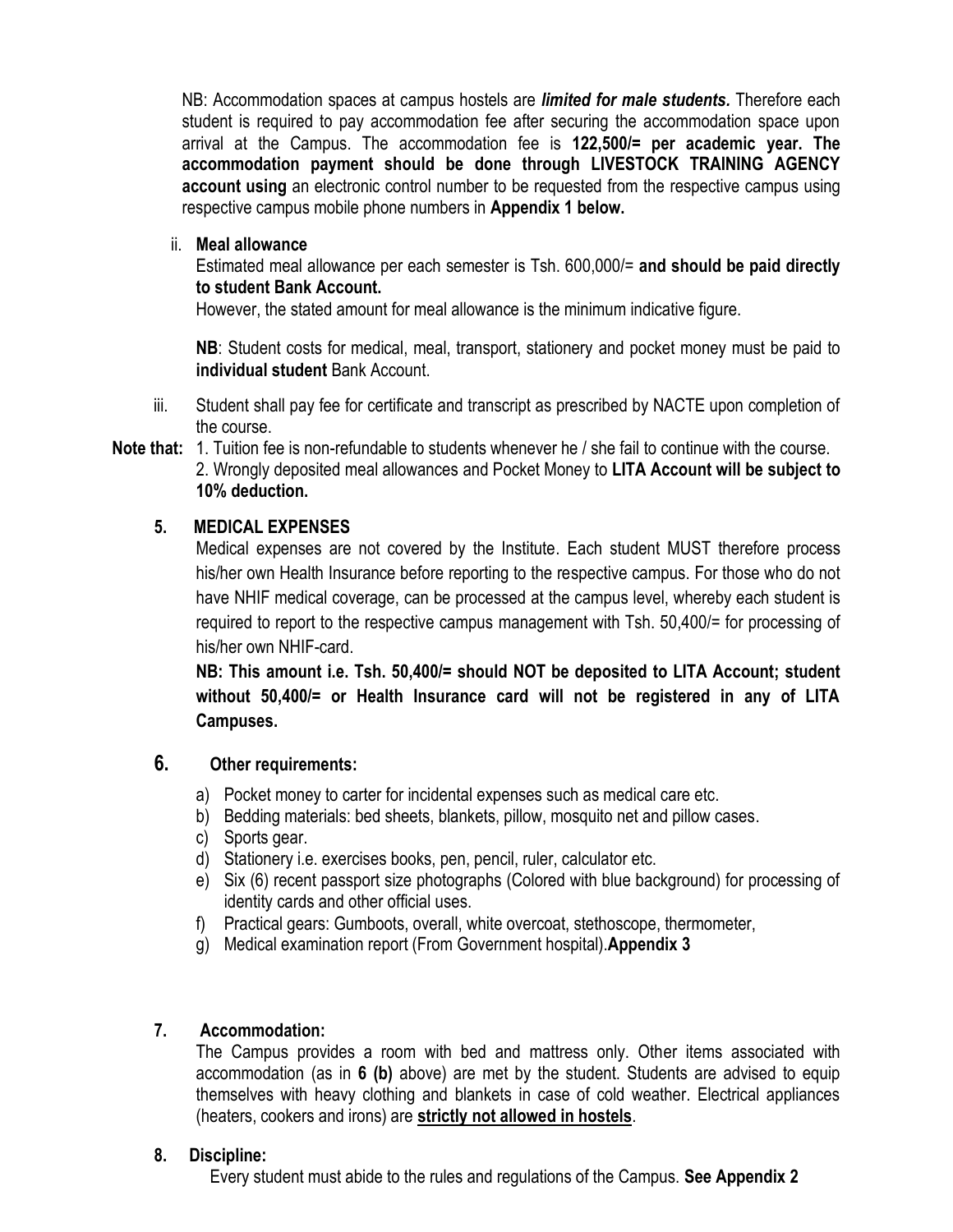## **9. Registration documents**

Each student must present **original documents** (i.e. Birth Certificate, Leaving Certificate, and Academic Certificate at registration, f**ailure to** which the student **will not be admitted.**

## **10. Education for self-reliance:**

In accordance with the LITA objectives, every student is required to participate fully in various production activities at his/her respective Campus.

Lastly, on behalf of LITA, I wish you a safe journey and success in your studies at *…………* Campus.

# **For CHIEF EXECUTIVE OFFICER LITA**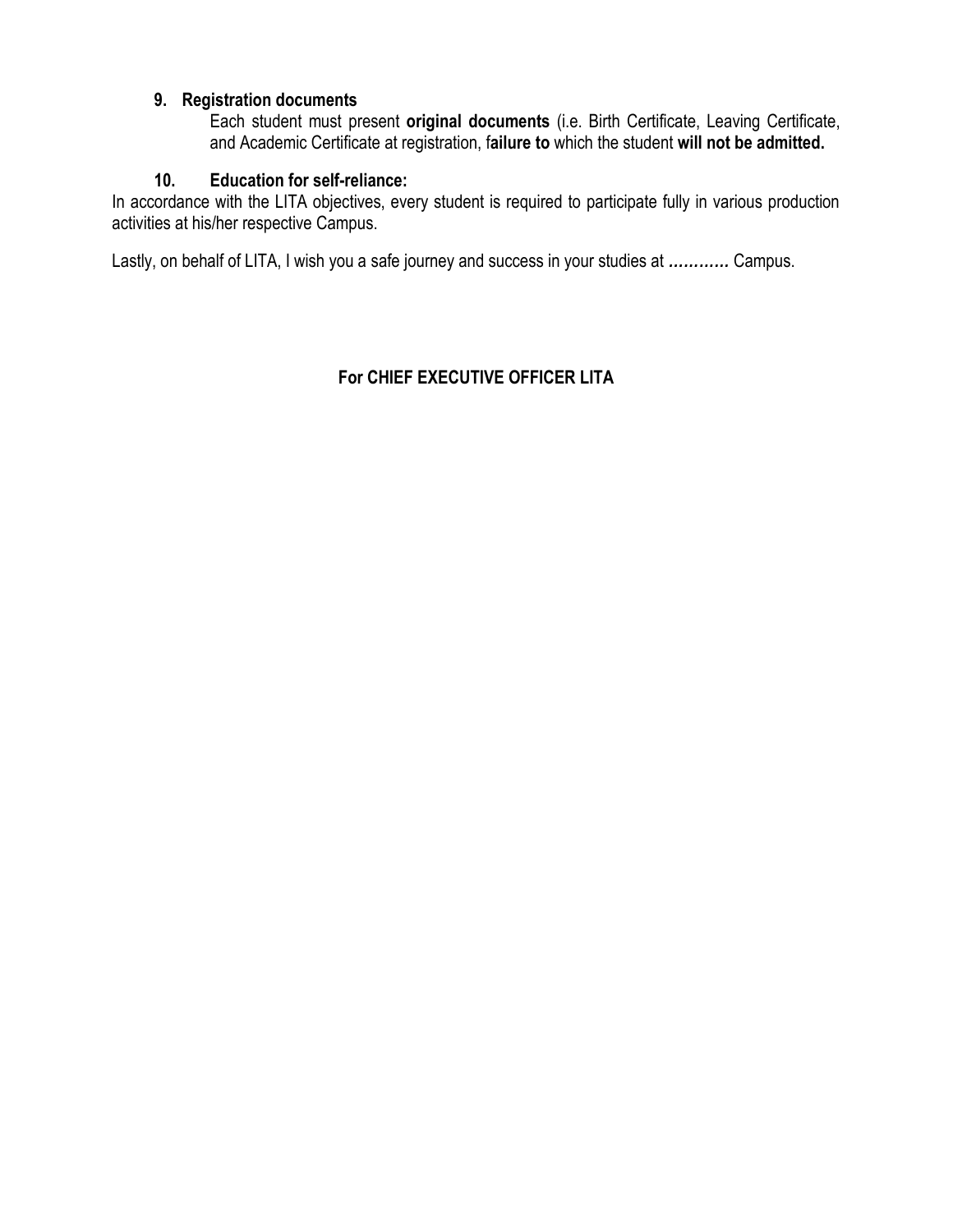| <b>Campuses</b> | Mobile phone | Mobile phone Head office | Mobile phone     |
|-----------------|--------------|--------------------------|------------------|
|                 | No.1         |                          | <b>Academics</b> |
|                 | (Accounts)   |                          |                  |
| Tengeru         | 0783982122   | 0733370950/0679210285    | 0763890510       |
| Mpwapwa         | 0762066759   | 0733198144/0762422070    | 0659727926       |
| Morogoro        | 0713599371   | 0733524760/0621128339    | 0765126225       |
| Madaba          | 0763643157   | 0733344944/0620272580    | 0764573807       |
| Buhuri          | 0713501781   | 0733317947/0757954229    | 0713677469/      |
|                 |              |                          | 0672924129       |
| Mabuki          | 0712946724   | 0733333218/0767516219    | 0712946724/      |
|                 |              |                          | 0652397160       |
| Temeke          | 0787770077   | 0737853278/0768098723    | 0765172297       |
| Kikulula        | 0764227584   | 0733363546/0762249190    | 0767835237       |

**Appendix 1: LITA Campuses Phone Numbers**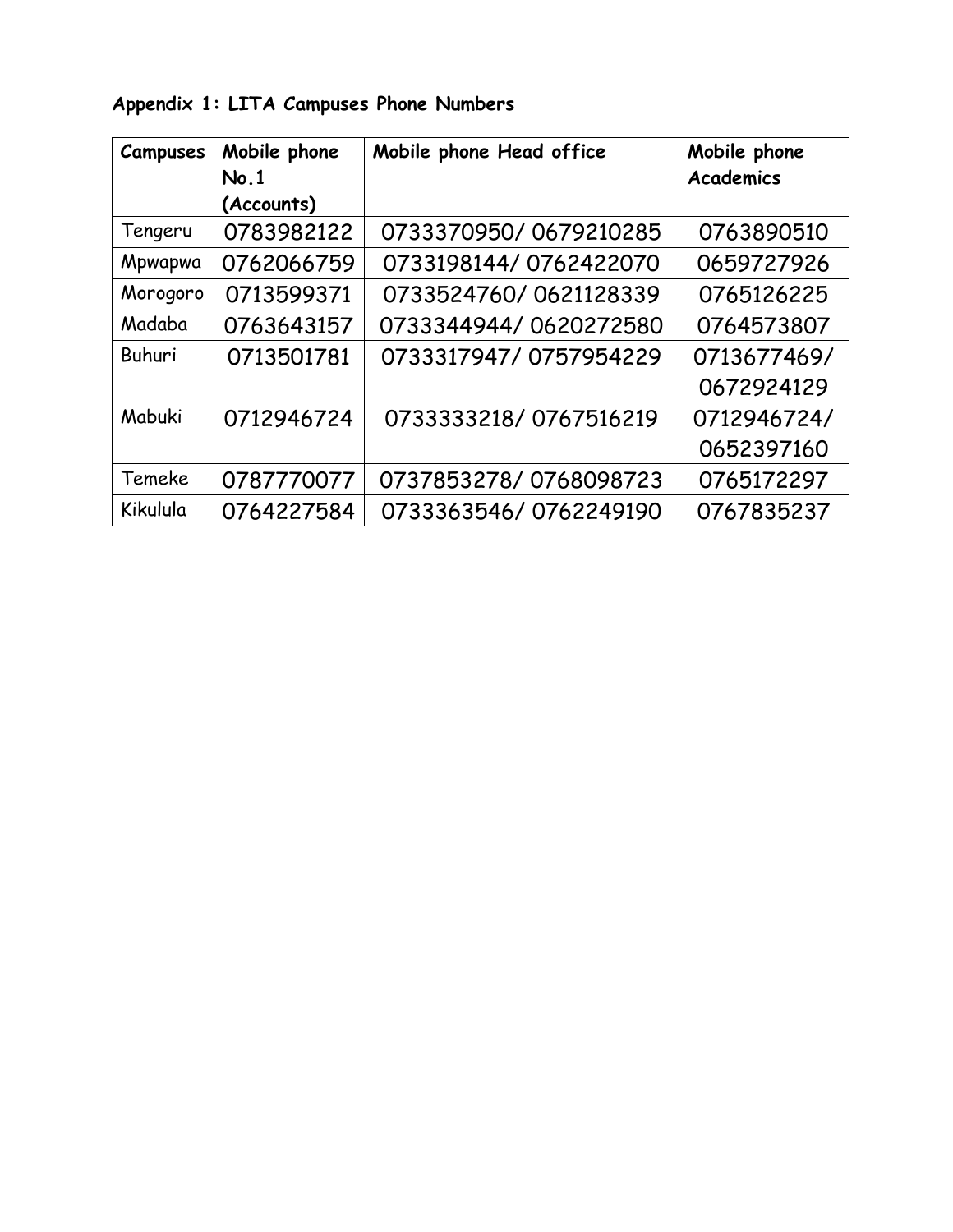#### Appendix 2 Rules & Regulation

## **2 Lecture and Practical Sessions:**

- 2.1 All lectures and practical sessions are compulsory; and punctuality must be observed at all times. It will be up to the student to produce supporting document(s) in case of lateness or absenteeism. A student reporting late for lectures or practical session will not be allowed to join the ongoing lecture / practical so as to avoid disturbance (Refer to disciplinary code and penalties 7.1)
- 2.2 All students must report to the Warden / Matron/ Head of student Affairs office on the date of arrival and departure, for semester breaks and leave of absence Students reporting late to the Campus without proper reason will have violated this rule and will be reprimanded accordingly.
- 2.3 Each student must participate fully in all production activities and any other compulsory activities during his/her stay at the campus.
- 2.4 Each student is expected to fully participate in sports, games, and social activities. It will be the responsibility of the student to take care and use of the borrowed sports gears/games equipment and facilities as expected.
- 2.5 Smoking in public premises is prohibited.
- 2.6 Unnecessary noises are not allowed in the Campus premises.
- 2.7 Cleanliness and appropriate clothing must be observed at all times.

Inappropriate clothing include:-

- Sandals /slippers,
- Boots worn inappropriate place
- Shorts, pants
- Unbuttoned shirts
- High and short clothes
- Tight trousers and dresses
- Peddo
- High heel shoes
- 2.8 Cleanliness in and around classroom, dormitories, compounds etc. is the responsibility of students.
- 2.9 Mobile phones should be switched off during theory / practical sessions while Mobile phones and smart watch strictly prohibited during examinations.
- 3 Hostels:
	- 3.1 Students are responsible for the cleanliness of the hostels and their surroundings.
	- 3.2 Students are not allowed to enter rooms of fellow students of the opposite sex at all times.
	- 3.3 Students are prohibited from allowing visitors into their rooms.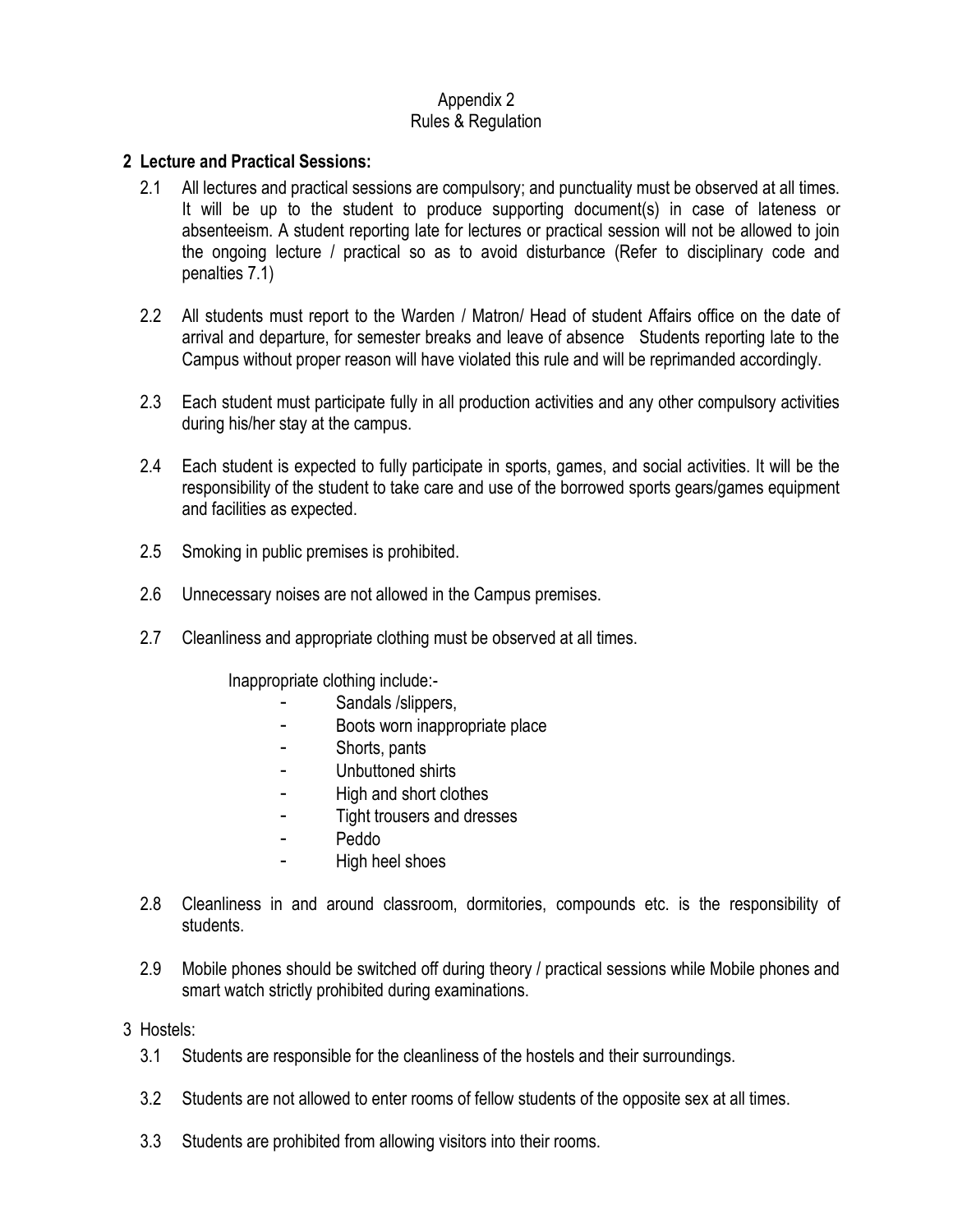- 3.4 Electrical appliances e.g. TVs, record players, ironing and cooking devices are not allowed in dormitories.
- 3.5 Musical instruments and radio can only be used during free time up to 10.00 pm. The volume should be low at all times.
- 3.6 Intoxicating drinks/drugs and weapons are prohibited.
- 3.7 Fittings and installations should not be tempered with and must be left intact.
- 3.8 Boarding students are not allowed to be outside the Campus compounds after 7.00 pm during week days and 9:00 pm. during week ends and holidays.
- 4 General:
	- 4.1 Visitors can only be entertained in the students' common room/entertainment areas up to 6.00 pm within the campus premises.
	- 4.2 All students are responsible for the proper care and use of equipment issued during training and any other public property. Examples of misuse include, leaving lights or water taps on, damage of government properties like chairs, glass windows, doors, books, bicycles etc.
	- 4.3 Drunken behavior and misuse of drugs are not allowed in the Campus premises.
	- 4.4 Possession of any drugs and medicines without any valid prescription from a physician is prohibited.
	- 4.5 Students will have to seek for permission when leaving the campus for medical or any other matters.
	- 4.6 Abusive language; verbal, non-verbal or written is prohibited at all times.
	- 4.7 Pregnancy during training is not allowed. Pregnant students shall postpone the course for two years, and automatically loses the government sponsorship.
	- 4.8 Male student responsible for pregnancy of female student shall be liable to same treatment in 4.7 above.
	- 4.9 Abortion during training is not allowed and is a criminal offence.
	- 4.10 Sexual harassment, rape and or sex-torsion is a criminal offence.
	- 4.11 Fighting and or causing bodily injury is prohibited and is a criminal offence.
	- 4.12 Theft is prohibited and is a criminal offence.
	- 4.13 Assault by a student to a staff member or a member of his/her family is prohibited and is criminal offense.
	- 4.14 Staff quarters and staff common rooms are out of bound to all students at all times unless on specific authorization by the Warden/Matron with exception of student leaders on specific duty.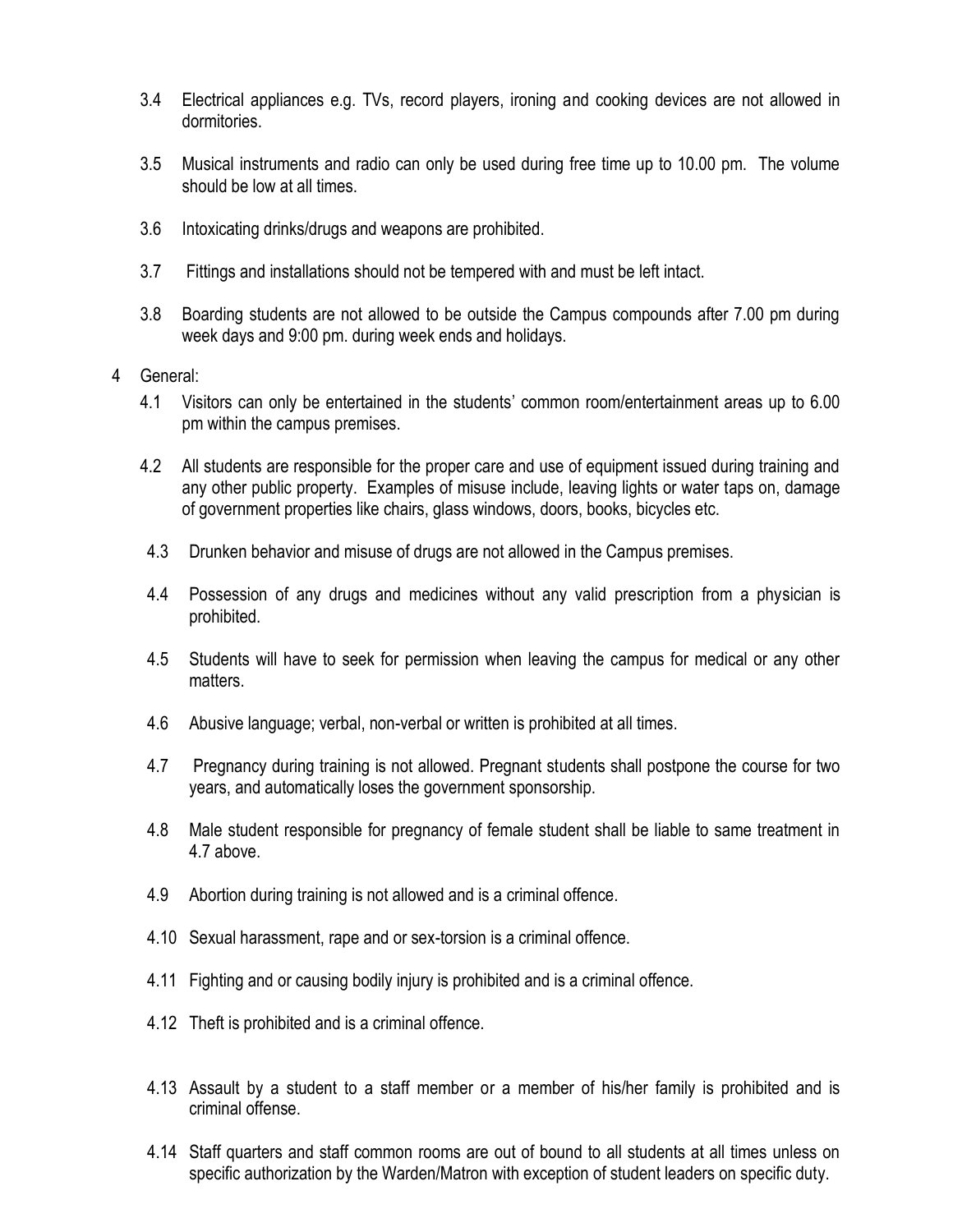- 4.15 Any social religious functions and meetings should be channeled through the Warden/Matron and approved by the Campus Manager
- 4.16 Any student who is proved to collaborate with another student in the commitment of an offence or makes conditions for the offence or makes conditions conducive for offence shall be regarded as having also committed an offense and shall be punished accordingly.
- 4.17 Insubordination is prohibited.
- 4.18 Involvement in riots and unlawful demonstrations are prohibited
- 4.19 Riots, strikes, unlawful demonstrations are prohibited and any student who is proved to be ring leader shall be liable to severe punishment.